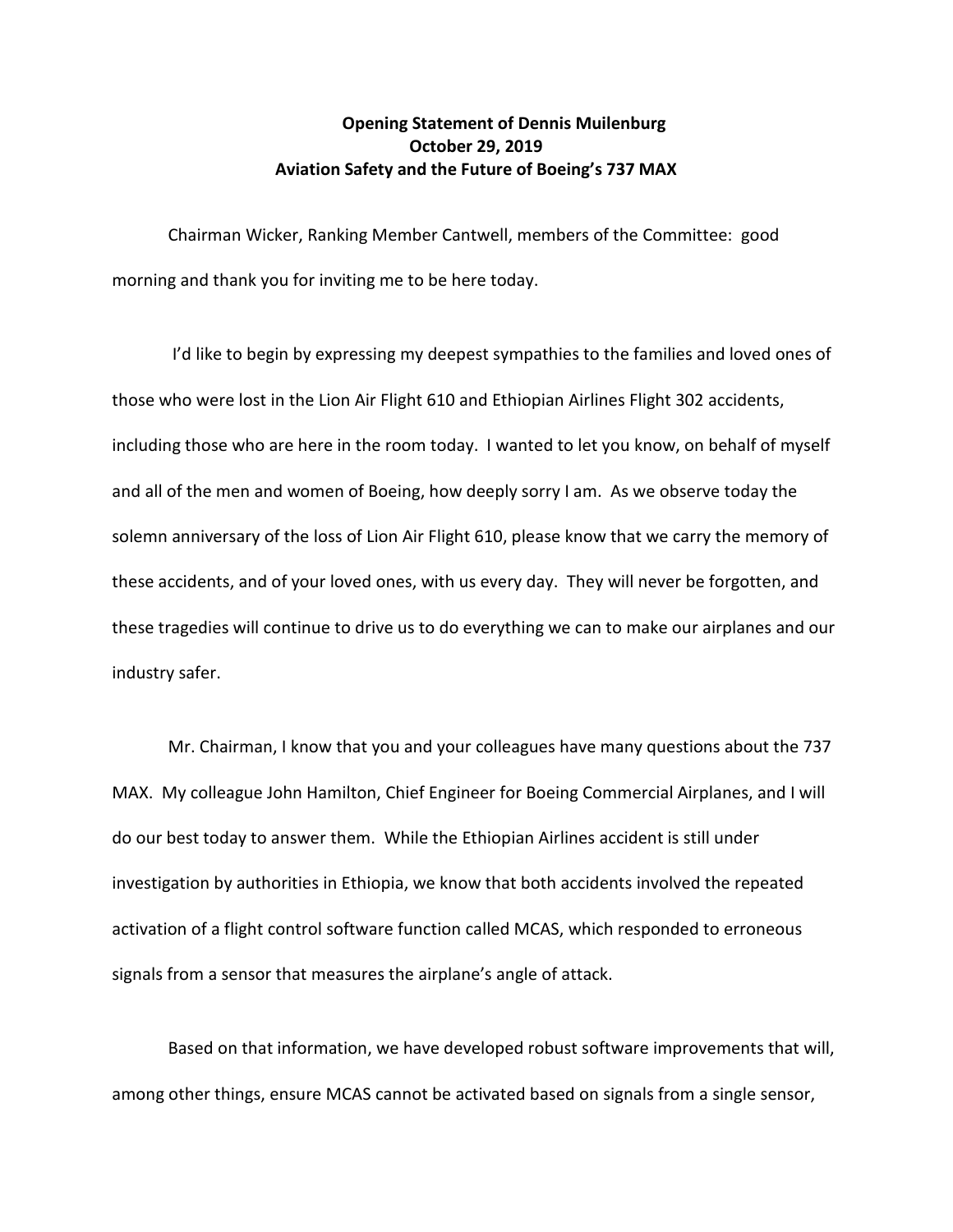and cannot be activated repeatedly. We are also making additional changes to the 737 MAX's flight control software to eliminate the possibility of even extremely unlikely risks that are unrelated to the accidents.

We have brought the very best of Boeing to this effort. We've dedicated all resources necessary to ensure that the improvements to the 737 MAX are comprehensive and thoroughly tested. That includes spending over 100,000 engineering and test hours on their development. We've also flown more than 814 test flights with the updated software and conducted numerous simulator sessions with 545 participants from 99 customers and 41 global regulators. This process has taken longer than we originally expected, but we're committed to getting it right, and return-to-service timing is completely dependent on answering each and every question from the FAA.

I have flown on two of the demonstration flights myself and seen first-hand the expertise and professionalism of our teams. Mr. Chairman, I could not be more confident in our solutions—and I could not be more grateful to the men and women who have worked so hard to develop and test these improvements always with safety at the forefront. When the 737 MAX returns to service, it will be one of the safest airplanes ever to fly.

During this process we have been working closely with the FAA and other regulators. We've provided documentation, had them fly the simulators, and helped them understand our logic and the design for the new software. All of their questions are being answered. Regulators around the world should approve the return of the MAX to the skies only after they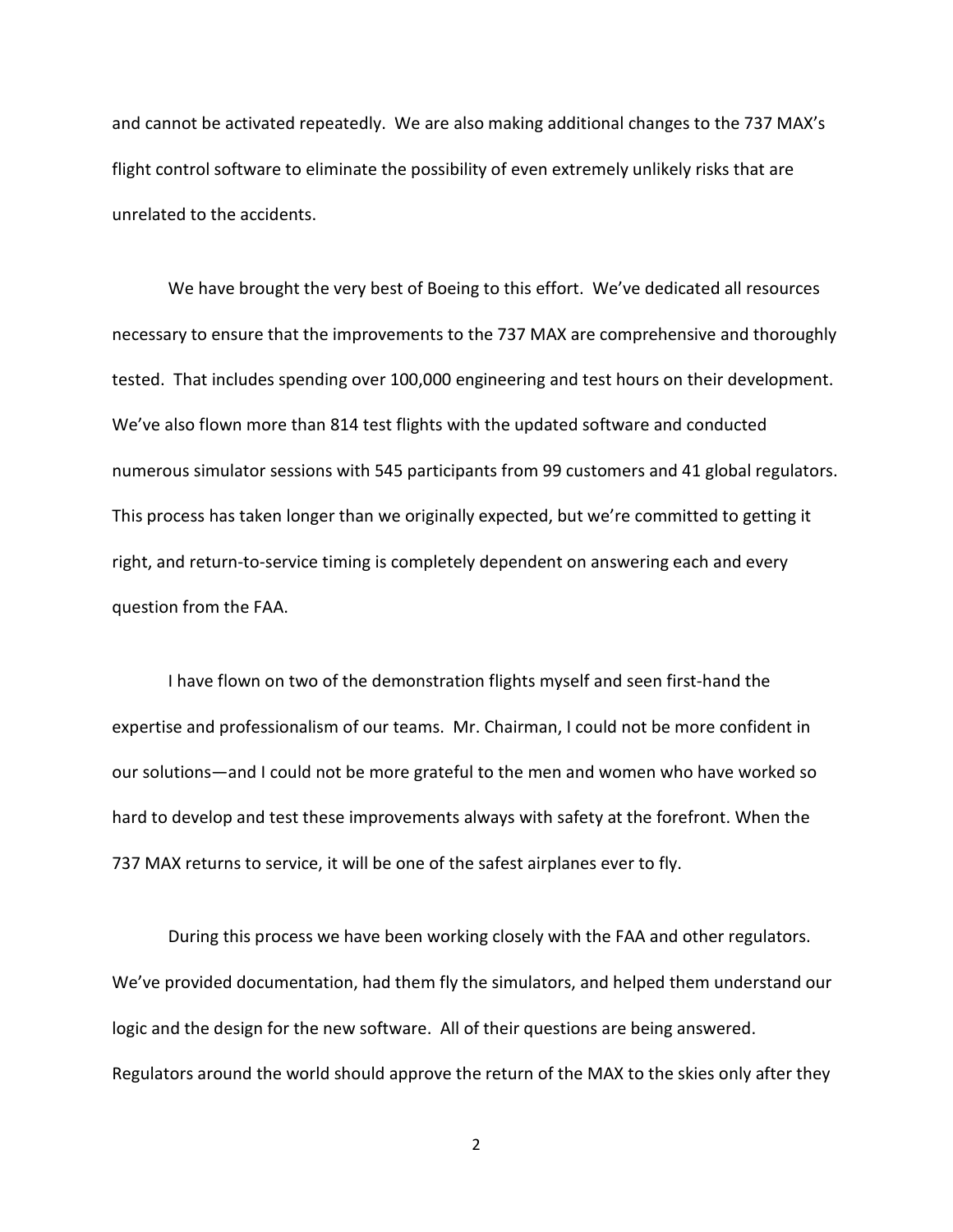have applied the most rigorous scrutiny, and are completely satisfied as to the plane's safety. The flying public deserves nothing less.

We know that it's not just regulators that need to be convinced. We know the grounding of the MAX is hurting our airline customers, their pilots and flight attendants, and most importantly, the people who fly on our airplanes. Our airline customers and their pilots have told us they don't believe we communicated enough about MCAS—and we've heard them. So we have partnered with customers and pilots from around the world as we've developed our solutions. We have welcomed and encouraged their questions and given them opportunities to test those solutions firsthand in simulators. And subject to regulatory approval, additional and enhanced training and educational materials will be available for pilots who fly the MAX.

We have learned and are still learning from these accidents, Mr. Chairman. We know we made mistakes and got some things wrong. We own that, and we are fixing them. We have developed improvements to the 737 MAX to ensure that accidents like these never happen again. We also are learning deeper lessons that will result in improvements in the design of future airplanes. As painful as it can be, the process of learning from failure, and even from tragedies like these, has been essential to the advances in airplane safety since the industry began roughly a century ago. And it is one of the reasons that travel on a large commercial airplane is the safest form of transportation in human history.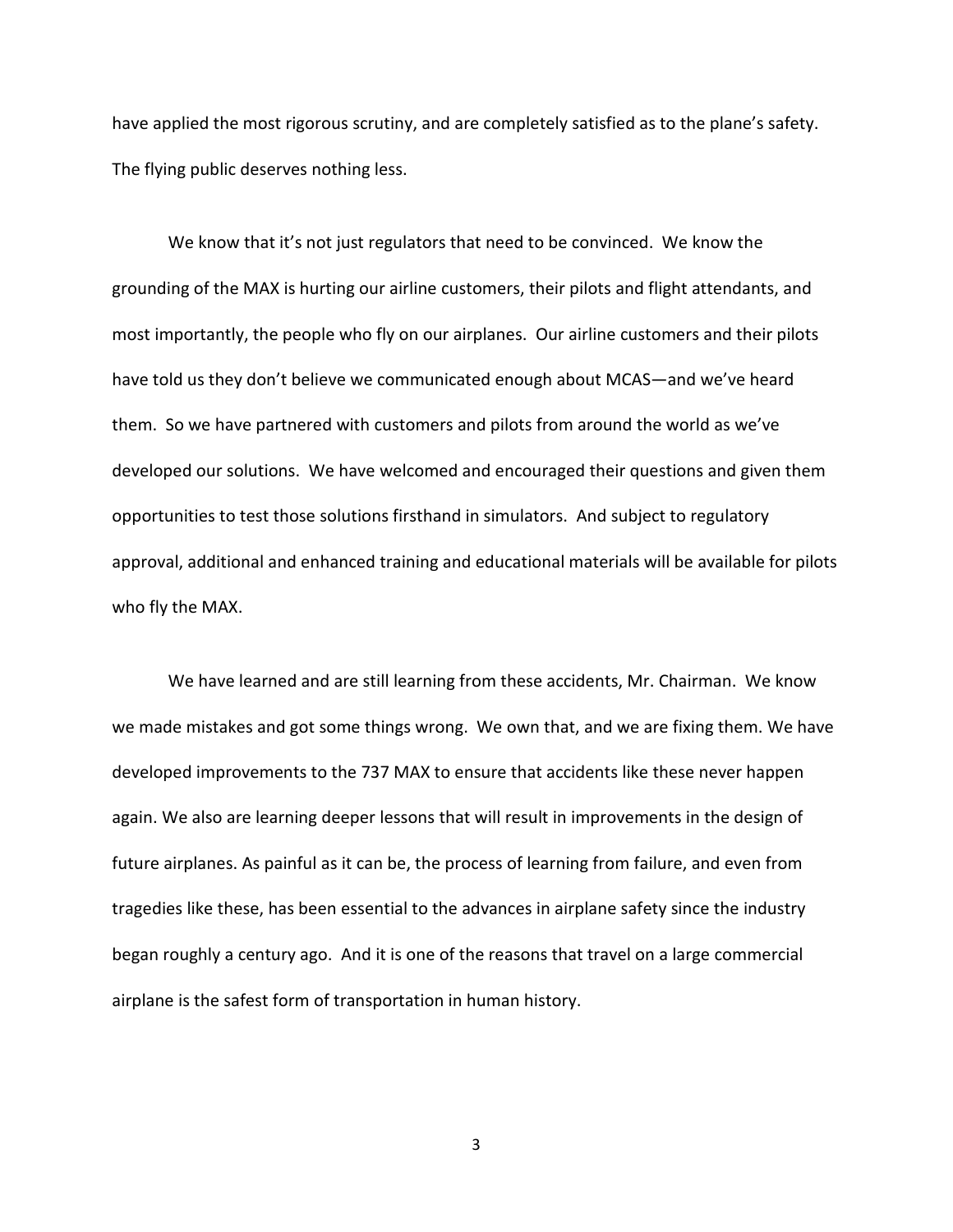Mr. Chairman, this is something we must not lose sight of. Today and every day, over 5 million people will board a Boeing airplane and fly safely to their destination. Whether it's their first flight or their millionth mile, we want it to be a great experience—and most importantly, a safe one. Decades of work and innovation throughout the industry, as well as the oversight of the FAA, this Committee, and regulators around the world have reduced the risks of air travel by more than 95 percent over the last twenty years. But no number, other than zero accidents, is ever acceptable.

For 103 years, Boeing has been dedicated to making the world a safer and better place. Our founder, Bill Boeing, established our first safety council in 1917, the first full year of the company's existence, beginning a commitment to safety that we have carried forward as a core value ever since. The engineers who design our airplanes, the machinists who work in our factories, and the many others who contribute to the extraordinarily complex work of building and maintaining commercial airplanes do so with pride and honor. Ensuring safe and reliable travel is core to who we are. Our customers and the traveling public, including our own families, friends, and loved ones, depend on us to keep them safe. That's our promise and our purpose.

But we also know we can and must do better. We have been challenged and changed by these accidents, and we are improving as a company because of them. We established a permanent aerospace safety committee of our Board of Directors; stood up a new Product and Services Safety organization that will review all aspects of product safety and provide streamlined reporting and elevation of safety concerns; and strengthened our Engineering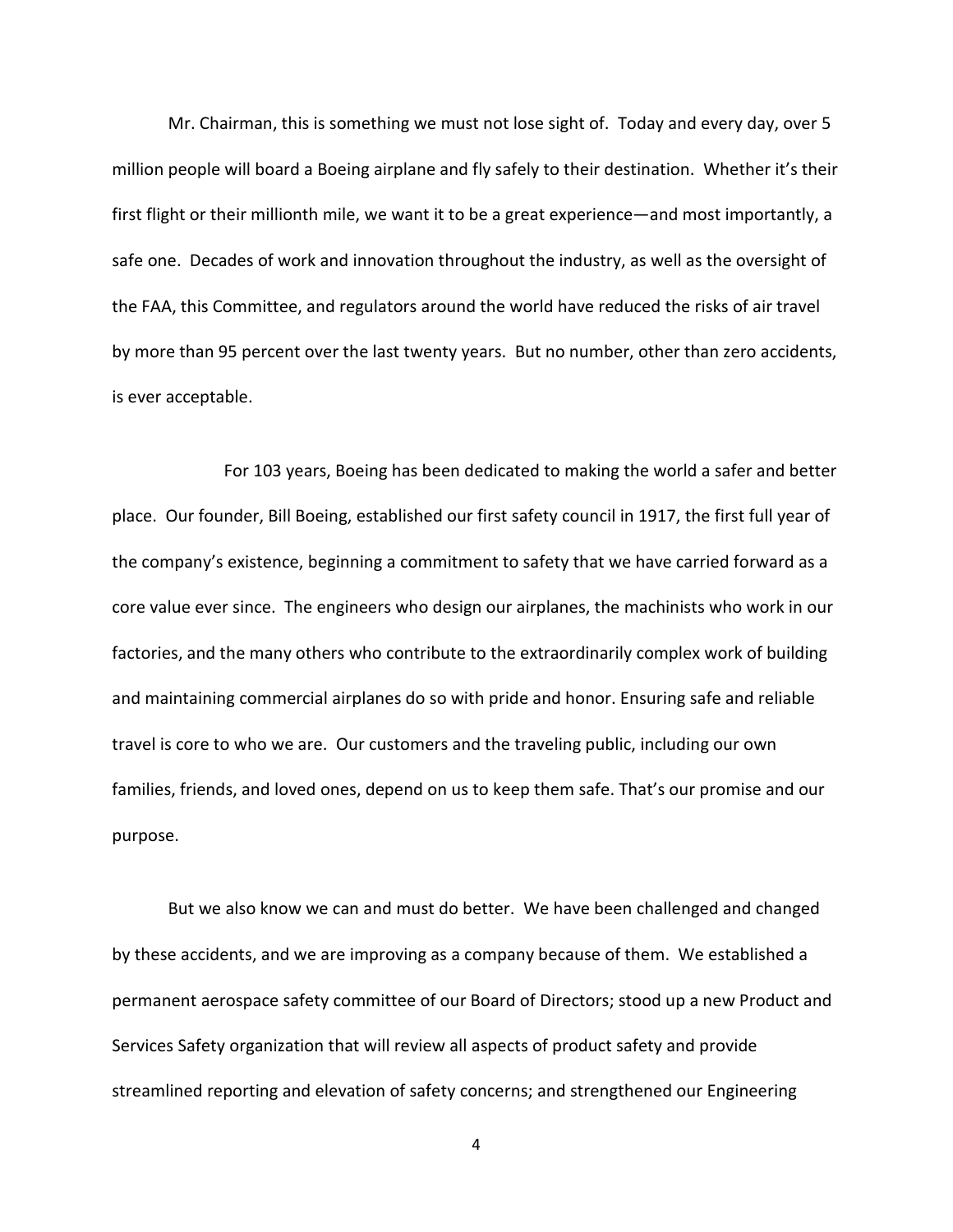organization by having all engineers in the company report up through Boeing's chief engineer. We also are investing in advanced research and development in new safety technologies and are exploring ways to strengthen not just the safety of our company but our industry as a whole. We have a shared bond of safety across the entire aerospace community.

We recognize it is not just our airplanes and our company that needs to be supported and strengthened. We also must help rebuild the communities and families affected by these accidents. Our first step was our pledge of \$100 million to them. We hired Ken Feinberg and Camille Biros, renowned experts in this area, to ensure families can access this money as quickly as possible. Of course, no amount of money can bring back what has been lost. But we can at least help families meet their financial needs. Our people also have donated more than \$750,000 of their own money to these funds—a tremendous example of the giving spirit our teams consistently display in the communities where they live and work across the globe.

Mr. Chairman, I've worked at Boeing my entire career. It started more than 30 years ago when Boeing offered me a job as a summer intern in Seattle. I was a junior at Iowa State University studying engineering, having grown up on our family farm in Iowa. It's beautiful land with rolling hills where my siblings and I milked cows and baled hay. Our parents taught us the value of hard work, integrity, and respect for others. Back then, I drove my 1982 Monte Carlo from Iowa to Boeing's operations in Seattle, crossing the Rocky Mountains for the first time. I was awestruck at the opportunities I had to work on projects that mattered at the company that brought the Jet Age to the world and helped land a person on the moon. I was amazed by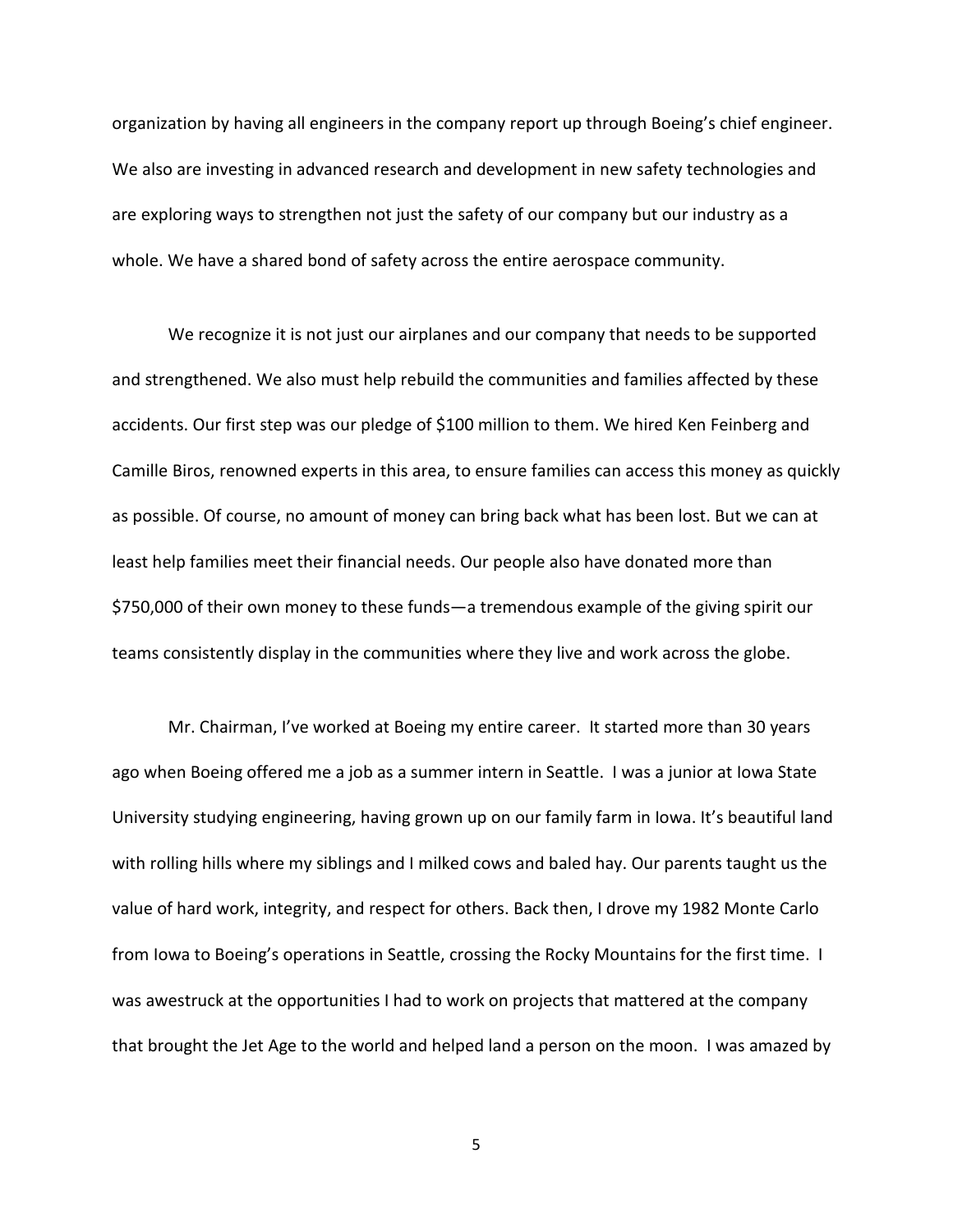the people of Boeing. Today, I'm still inspired every day by what Boeing does and by the remarkable men and women who are committed to continuing its legacy.

These heartbreaking accidents—and the memories of the 346 lives lost—are now part of that legacy as well. It's our solemn duty to learn from them and change our company for the better. I can assure you that we have learned from this and will continue learning. We have changed from this and will continue changing. The importance of our work demands it.

In the months since the accidents, there has been much criticism of Boeing and its culture. We understand and deserve this scrutiny. But I also know the people of Boeing, the passion we have for our mission, and what we stand for. There are over 150,000 dedicated men and women working for Boeing around the world—and their commitment to our values, including safety, quality, and integrity, is unparalleled and resolute. No matter what, we will stay true to those values because we know our work demands the utmost excellence.

Over the last few months, I've had the opportunity to visit many of our Boeing teams, talk about our safety culture, and gain ideas for how we can be better still. Last week, I saw our team in San Antonio—made up of 40 percent veterans—beaming with pride as they support the C-17 fleet for our men and women in uniform. Earlier, I talked with our people in Philadelphia building Chinook helicopters; in St. Louis testing F/A-18 Super Hornets; and in Charleston, South Carolina, and El Segundo, California, connecting the world with the 787 Dreamliner and advanced satellites. I've also met with our people in Huntsville, Alabama, and New Orleans, Louisiana, who are building the rocket that will return humans to the moon and